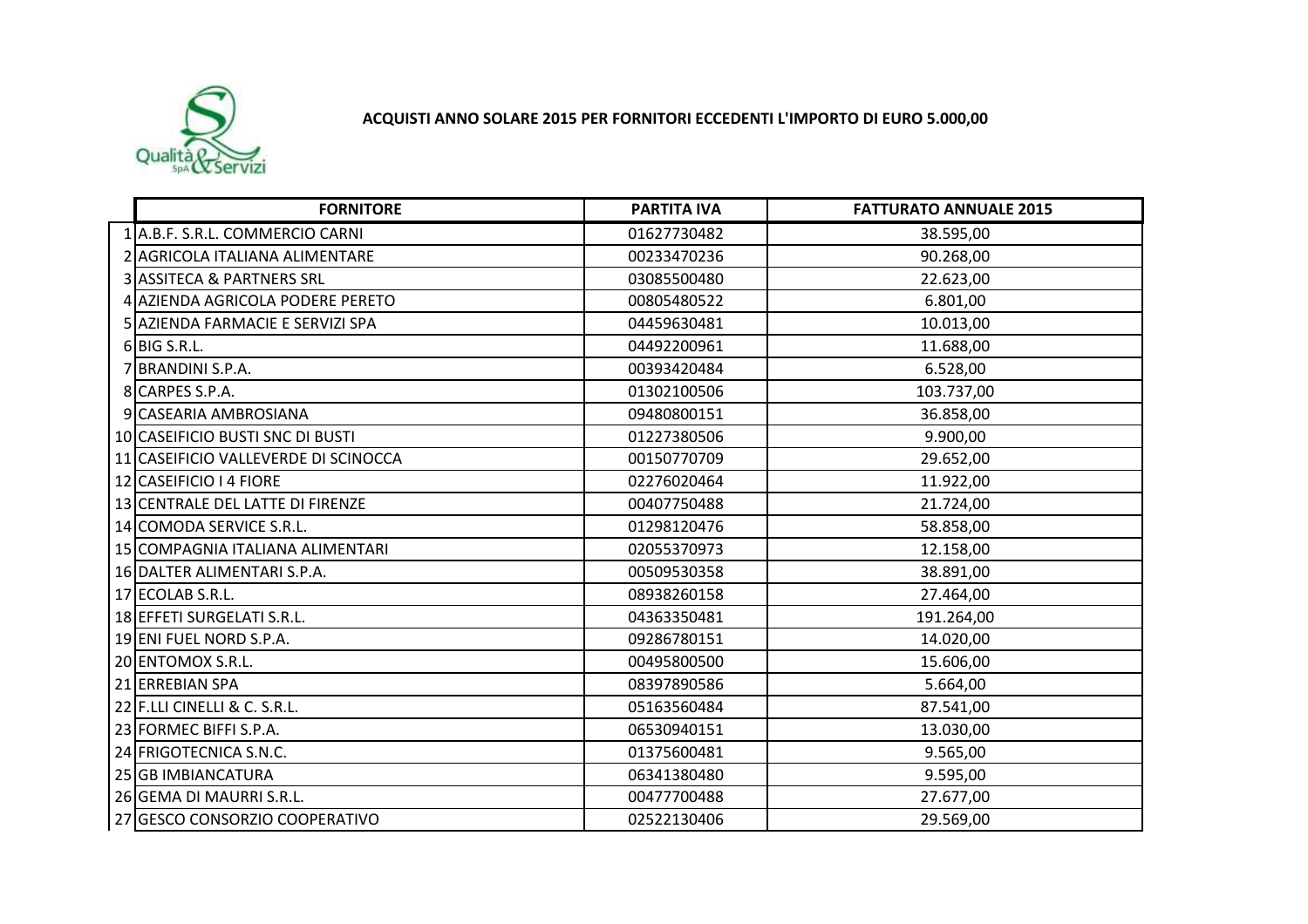| 28 GI GROUP S.PA.                                    | 11629770154      | 30.665,00  |
|------------------------------------------------------|------------------|------------|
| 29 GIOTTO FANTI FRESH S.R.L.                         | 05658730485      | 330.107,00 |
| 30 GRANDI SALUMIFICI ITALIANI S.P.A.                 | 02654810361      | 31.707,00  |
| 31 GRENKE LOCAZIONE SRL                              | 13187000156      | 11.464,00  |
| 32 GRUPPO ALIMENTARE IN TOSCANA                      | 05901050483      | 6.867,00   |
| 33 ICAT FOOD S.P.A.                                  | 08860490153      | 6.338,00   |
| 34 IL COLLE DI BAMBI ANTONIO                         | 05943050483      | 12371,00   |
| 35 ILIOPESCA SRL                                     | 06247320481      | 30.229,00  |
| 36 IMMOBILIARE VALLEVERDE S.P.A.                     | 00859110488      | 131.401,00 |
| 37 LISINI GIOVANNI GUALBERTO                         | LSNGNN29R19D612T | 9.000,00   |
| 38 LUDOCART DI BACCIARELLI LUCA                      | 06426810484      | 105.650,00 |
| 39 MEDSOL SRL                                        | 06749400724      | 6.657,00   |
| 40 OLEIFICIO FABBRI S.P.A.                           | 00507560464      | 43.160,00  |
| 41 OLEIFICIO ORLANDINI S.A.S.                        | 00262930977      | 39.874,00  |
| 42 OMNIA SERVICES SOCIETA' COOPERATIVA               | 01488870500      | 225.698,00 |
| 43 OPOE                                              | 01392780381      | 9.298,00   |
| 44 PARMAREGGIO SPA                                   | 01299680353      | 26.619,00  |
| 45 PASTIFICIO FABIANELLI S.P.A.                      | 00102310513      | 52.966,00  |
| 46 PASTIFICIO LA FENICE                              | 03571330400      | 25.118,00  |
| 47 PESCANOVA S.R.L.                                  | 04291580373      | 6.526,00   |
| 48 PIBER GROUP S.R.L.                                | 00942900184      | 68.314,00  |
| 49 PIU' FRESCA S.R.L.                                | 00895750529      | 26.289,00  |
| 50 PRATO GEL S.R.L.                                  | 01813980974      | 14.674,00  |
| 51 PSA RENTING ITALIA SPA                            | 05836290964      | 21.790,00  |
| 52 QU.IN S.R.L.                                      | 01832860975      | 7.642,00   |
| 53 RISO SCOTTI S.P.A.                                | 05078040150      | 22.256,00  |
| 54 ROMAGNOLI M. CARLA                                | 01571240488      | 99.622,00  |
| 55 S.D.S. S.R.L.                                     | 11516060156      | 6.520,00   |
| 56 SALUMIFICIO GERINI S.P.A.                         | 01230300483      | 5.239,00   |
| 57 SAMMONTANA S.P.A.                                 | 03957900487      | 6.545,00   |
| 58 SERVIZI TECNICI OPERATIVI S.R.L.                  | 01760100972      | 19.640,00  |
| 59 SICURES S.R.L.                                    | 05917010489      | 14.443,00  |
| 60 STUDIO DOTT. ANDREA BALDINI PARTNER SBS STUDI SRL | 01809380973      | 88.800,00  |